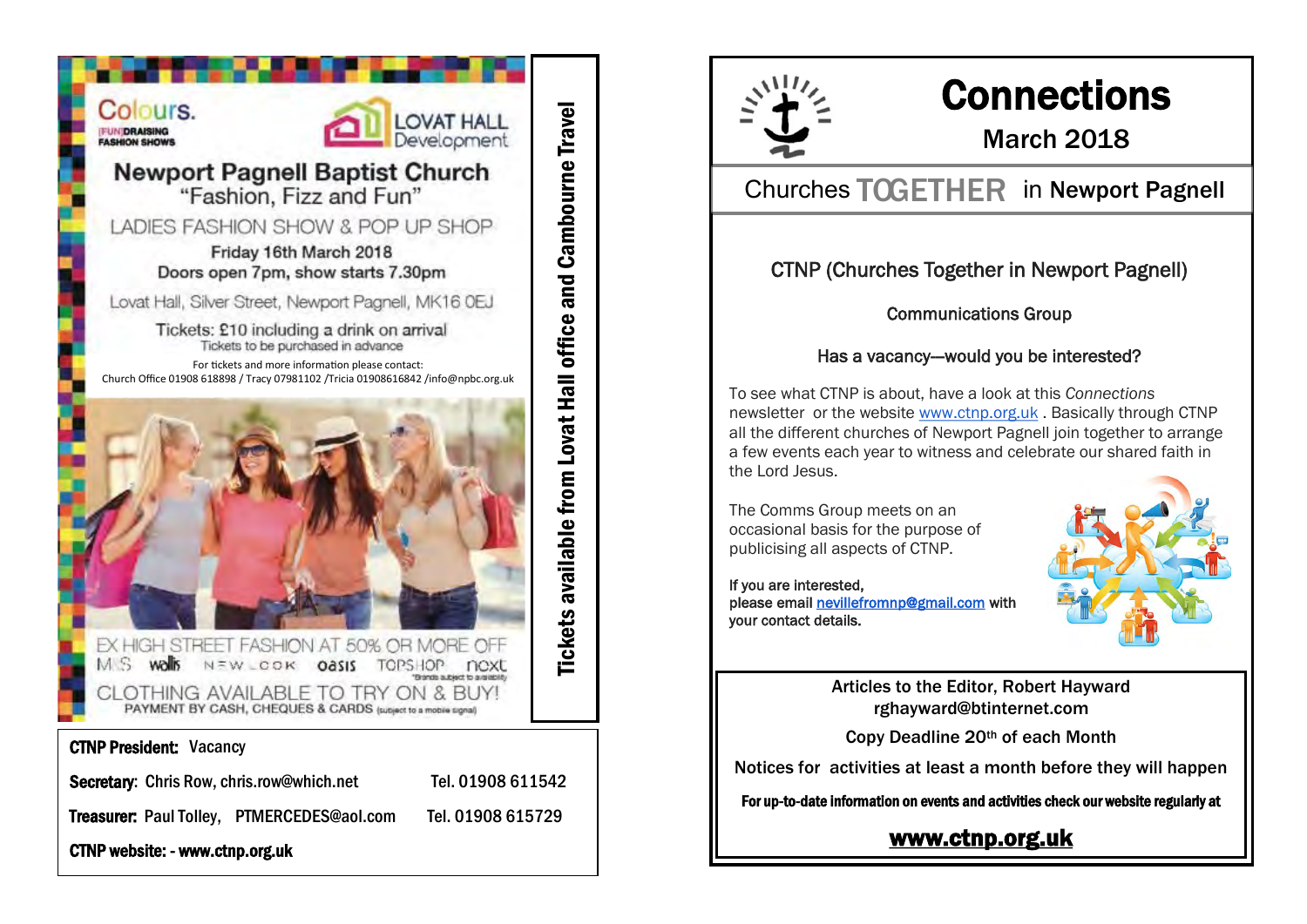

Minister's Letter Fake News vs Truth

In recent years fake news has become a buzz word. It refers to fabricated news that is presented as factually accurate, although it has no basis in fact. But fake news is by no means a recent or modern phenomenon. The question whether a news item is true or false has been around for centuries. It generally boils down to the trustworthiness of the source of the news. We, for instance, trust the reporting of the BBC, because it goes to great lengths to establish facts (and a lot of fuzz is made if they get something wrong).

At the end of the month we will celebrate Holy Week and Easter and remember the suffering, death and resurrection of Jesus Christ. For Christians these events are extremely important, for our whole faith hinges on them. So how can we know 2000 years later that what we celebrate is based on accurate historical facts?

The simple answer is that it comes from reliable sources and was written down by holy men who were prayerfully seeking the truth.

Before being included in the Bible, the accounts of Jesus' life, or the gospels, were checked by the Christian community and then passed down the generations to our time. There were, in fact, quite a few unreliable accounts of Jesus' life, that were not included in the Bible. And scholars today, even those critical of Christianity, accept that Jesus is a historical figure.

And we can be sure that the events in Jesus' life are accurately reported in the Bible and have nothing whatsoever to do with fake news. That gives us the reassurance to celebrate with confidence Jesus' suffering, death and resurrection as the foundation of our Christian faith.

Deacon Klaus Reidel,

St. Bede's Catholic Church



General **Knowledge** Quiz

Friday, 2nd March 2018 at St Bede's Commencing 7.30 p.m.

Tables of 6 (you can join with others on the night)



Cost - £7.50 per person, (including Fish & Chips Supper)

Tickets available from Mal Nally on 01908 611802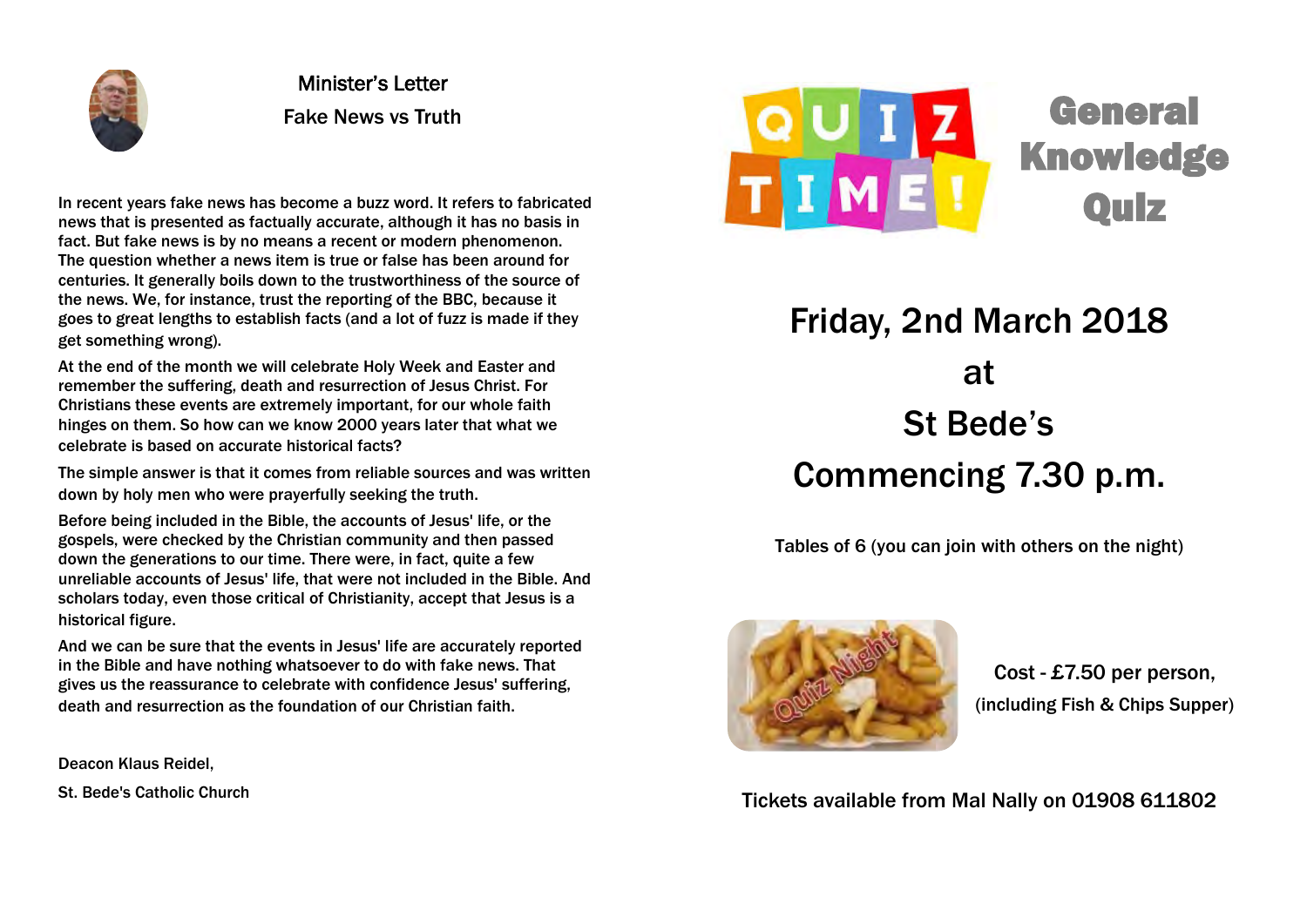The Newport Pagnell Emergency Help Scheme gives support to local (usually elderly) residents who need assistance with transport, primarily to local clinical appointments.

We have a small team of volunteer drivers, and four co-ordinators who arrange transport when requests are received. Drivers receive a nominal payment from the passengers to cover fuel costs, choose their own availability and range, and are always free to decline any journey for any reason.

The EHS mostly provides transport to local centres such as the Newport Pagnell health centre and Milton Keynes hospital, but we sometimes arrange visits to hospitals as far afield as Oxford, Northampton and Stoke Mandeville. In the last year, the EHS co-ordinators responded to about 400 requests for transport.

The Newport Pagnell Emergency Help Scheme needs more drivers, to meet an increasing call for help. If you have any time to give during the day, and the use of a car and a telephone, we would be very pleased to hear from you. This is a rewarding and fun way to help and meet your neighbours. All of our drivers are DBS checked, and we will arrange this with you.

**If you would like to volunteer as a driver**

**For Newport Pagnell, please call:**



• Nita on 01908 615729

**For Milton Keynes, please call the Milton Keynes Community Car Scheme:**



#### **NEWPORT PAGNELL SINGFRS**

## WITH



IN MIND

**SATURDAY 17 MARCH 7.30PM PARISH CHURCH NEWPORT PAGNELL** 



#### **All tickets £10**

**Available from Cambourne Travel, NP | Wilson's, Olney** Pat Kearsley 07904 299484 newportpagnellsingers.co.uk

on 01908 670309 or email vdsmk@communityactionmk.org **Newport Pagnell Singers are joined by Quartet Camarata,** guest ensemble and soloists. Programme includes Mascagni's Easter Hymn, Vivaldi's Gloria and Easter music from Handel's Messiah.

NPS Charity for 2018 is Friends of Willen Hospice